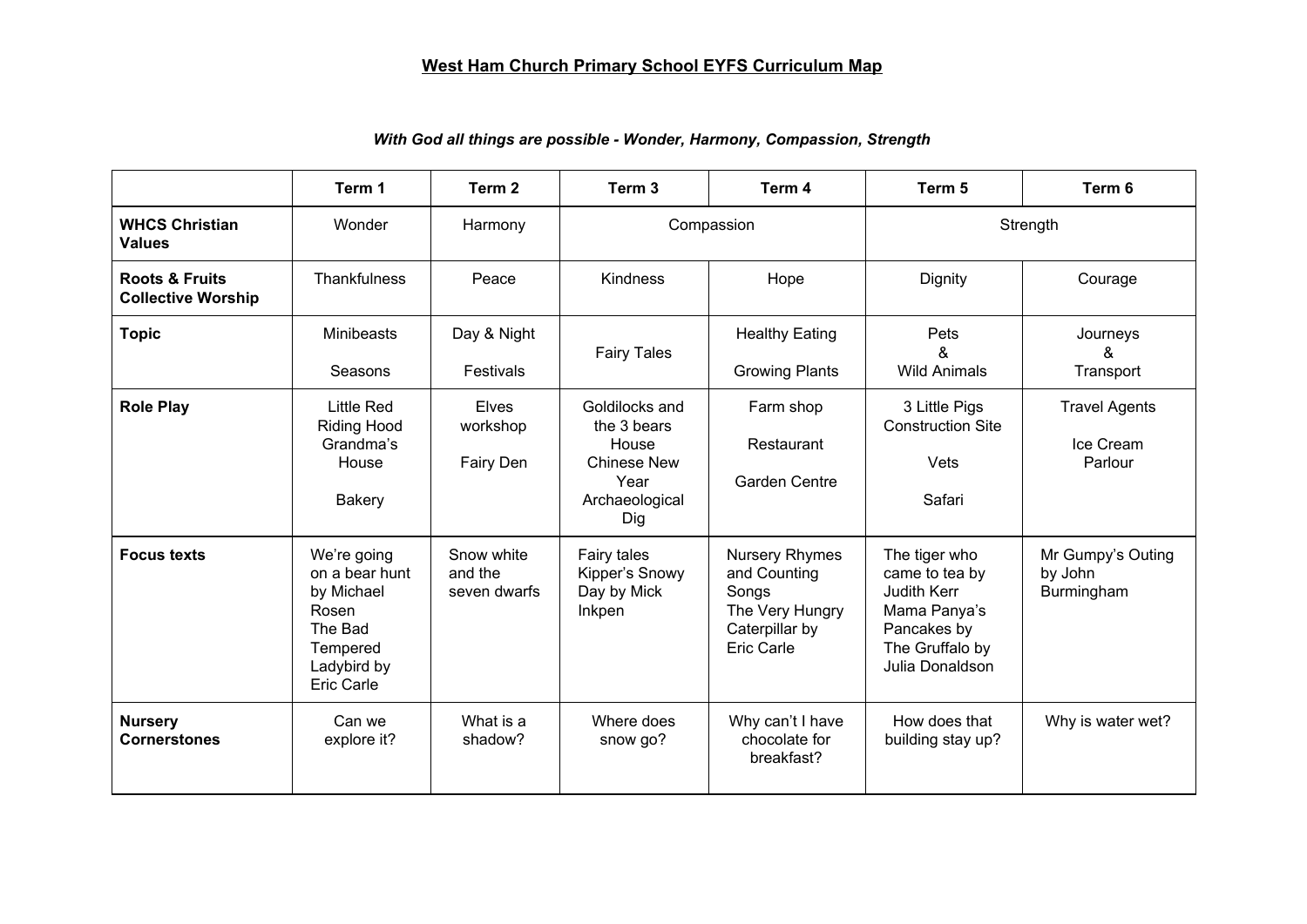## **West Ham Church Primary School EYFS Curriculum Map**

|                                                    | Why do<br>leaves go<br>crispy?                                                                       | Is it shiny?                               | Do dragons<br>exist?                                                                   | Are eggs alive?                                        | Can I have a<br>dog?                                           | How many pebbles<br>on the beach?   |
|----------------------------------------------------|------------------------------------------------------------------------------------------------------|--------------------------------------------|----------------------------------------------------------------------------------------|--------------------------------------------------------|----------------------------------------------------------------|-------------------------------------|
| <b>Reception</b><br><b>Cornerstones</b><br>Cycle 1 | Why do<br>ladybirds have<br>spots?                                                                   | What<br>happens<br>when I fall<br>asleep?  | Will you<br>read me a<br>story?<br>(Choose<br>different stories<br>from Cycle 2)       | Do cows<br>drink milk?                                 | Why don't<br>snakes have<br>legs?                              | Are we<br>there yet?                |
| <b>Reception</b><br><b>Cornerstones</b><br>Cycle 2 | Why do<br>squirrels hide<br>their nuts?                                                              | What is a<br>reflection?                   | Will you<br>read me a<br>story?<br>(Choose<br>different stories<br>from Cycle 1)       | Are carrots<br>orange?                                 | Why do Zebras<br>have stripes?                                 | Who lives in a rock<br>pool?        |
| <b>PSHE (Jigsaw)</b>                               | Being me in<br>my world                                                                              | Celebrating<br>Me                          | Dreams &<br>goals                                                                      | Healthy me                                             | Relationships                                                  | Celebrating<br>difference           |
| <b>RE</b>                                          | The Gotcha<br>smile<br>Harvest<br>Festival<br>What happens<br>at Sukkot?<br>Guru Nanak's<br>Birthday | Diwali<br>What<br>happens at<br>Christmas? | Chinese New<br>Year<br>The Good<br>Samaritan<br>Muhammed<br>and the<br>sleeping kitten | What happens<br>at Easter?<br>The Lost Coin<br>parable | What happens at<br>Eid-Ul-Fitr?<br>What happened<br>to Dogger? | My Muslim Faith:<br>Khadijah Knight |